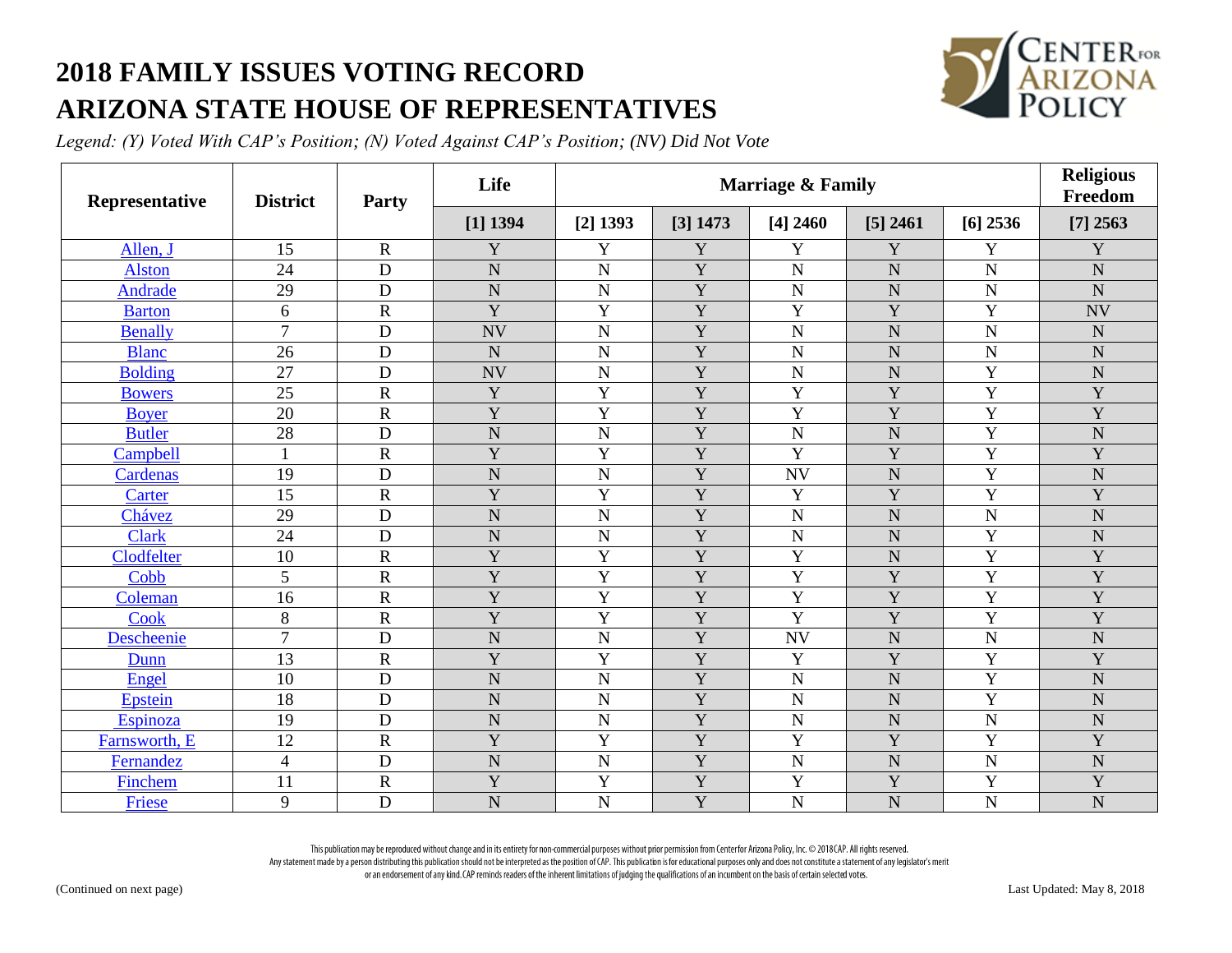|                       | <b>District</b> | Party                 | Life           | <b>Marriage &amp; Family</b> |                |                    |                       |                | <b>Religious</b><br>Freedom |
|-----------------------|-----------------|-----------------------|----------------|------------------------------|----------------|--------------------|-----------------------|----------------|-----------------------------|
| Representative        |                 |                       | $[1]$ 1394     | $[2]$ 1393                   | [3] 1473       | $[4]$ 2460         | $[5]$ 2461            | $[6]$ 2536     | $[7]$ 2563                  |
| Gabaldón              | $\overline{2}$  | $\mathbf D$           | $\mathbf N$    | $\mathbf N$                  | Y              | ${\bf N}$          | ${\bf N}$             | $\mathbf N$    | ${\bf N}$                   |
| Gonzales              | 3               | D                     | $\mathbf N$    | $\overline{N}$               | Y              | ${\bf N}$          | $\overline{N}$        | $\overline{N}$ | <b>NV</b>                   |
| Grantham              | $\overline{12}$ | $\overline{R}$        | $\overline{Y}$ | $\overline{Y}$               | $\overline{Y}$ | $\overline{Y}$     | $\overline{Y}$        | $\overline{Y}$ | $\overline{Y}$              |
| Hernandez             | $\overline{2}$  | $\mathbf D$           | $\overline{N}$ | $\overline{N}$               | $\overline{Y}$ | <b>NV</b>          | ${\bf N}$             | $\mathbf Y$    | <b>NV</b>                   |
| John                  | 14              | $\mathbf R$           | $\overline{Y}$ | $\overline{Y}$               | $\overline{Y}$ | $\mathbf Y$        | $\overline{Y}$        | $\overline{Y}$ | Y                           |
| Kern                  | 20              | ${\bf R}$             | $\overline{Y}$ | $\overline{Y}$               | $\overline{Y}$ | $\overline{Y}$     | Y                     | $\mathbf Y$    | Y                           |
| Lawrence              | $\overline{23}$ | $\mathbf R$           | $\overline{Y}$ | <b>NV</b>                    | <b>NV</b>      | $\overline{Y}$     | $\overline{Y}$        | $\overline{Y}$ | Y                           |
| Leach                 | 11              | $\mathbf R$           | Y              | Y                            | Y              | $\overline{Y}$     | Y                     | $\overline{Y}$ | Y                           |
| Livingston            | 22              | $\overline{R}$        | $\overline{Y}$ | $\overline{Y}$               | $\overline{Y}$ | $\overline{Y}$     | Y                     | Y              | $\overline{Y}$              |
| <b>Martinez</b>       | $\overline{30}$ | D                     | <b>NV</b>      | $\overline{N}$               | $\overline{Y}$ | $\overline{\rm N}$ | $\overline{\text{N}}$ | $\overline{N}$ | $\overline{\text{N}}$       |
| <b>Mesnard</b>        | $\overline{17}$ | $\mathbf R$           | Y              | $\overline{Y}$               | $\overline{Y}$ | $\overline{Y}$     | $\overline{Y}$        | $\overline{Y}$ | $\overline{Y}$              |
| Mitchell              | 13              | $\mathbf R$           | $\overline{Y}$ | $\overline{Y}$               | Y              | $\overline{Y}$     | Y                     | Y              | Y                           |
| Mosley                | 5               | $\mathbf R$           | Y              | <b>NV</b>                    | Y              | Y                  | Y                     | Y              | Y                           |
| <b>Navarrete</b>      | 30              | D                     | $\mathbf N$    | $\mathbf N$                  | Y              | ${\bf N}$          | <b>NV</b>             | Y              | $\overline{N}$              |
| Norgaard              | 18              | $\mathbf R$           | Y              | Y                            | Y              | $\overline{Y}$     | Y                     | $\mathbf Y$    | Y                           |
| <b>Nutt</b>           | 14              | $\mathbf R$           | Y              | Y                            | $\mathbf Y$    | $\mathbf Y$        | $\mathbf Y$           | Y              | Y                           |
| Payne                 | 21              | $\mathbf R$           | $\overline{Y}$ | $\overline{Y}$               | $\overline{Y}$ | Y                  | $\overline{Y}$        | Y              | $\overline{Y}$              |
| Peten                 | $\overline{4}$  | $\mathbf D$           | $\overline{N}$ | $\overline{N}$               | $\overline{Y}$ | $\overline{N}$     | ${\bf N}$             | $\overline{N}$ | $\mathbf N$                 |
| <b>Powers Hannley</b> | 9               | D                     | $\mathbf N$    | $\mathbf N$                  | $\mathbf N$    | ${\bf N}$          | ${\bf N}$             | $\mathbf N$    | $\mathbf N$                 |
| <b>Rios</b>           | 27              | D                     | $\mathbf N$    | $\mathbf N$                  | $\overline{Y}$ | $\overline{N}$     | ${\bf N}$             | $\mathbf N$    | $\mathbf N$                 |
| Rivero                | 21              | $\mathbf R$           | Y              | Y                            | <b>NV</b>      | Y                  | Y                     | Y              | Y                           |
| Saldate               | 3               | D                     | $\overline{N}$ | $\mathbf N$                  | Y              | $\overline{N}$     | $\mathbf N$           | Y              | $\overline{N}$              |
| <b>Salman</b>         | 26              | D                     | $\mathbf N$    | $\mathbf N$                  | Y              | $\overline{N}$     | $\mathbf N$           | N              | $\mathbf N$                 |
| <b>Shope</b>          | 8               | $\overline{\text{R}}$ | Y              | Y                            | $\overline{Y}$ | $\mathbf Y$        | $\overline{Y}$        | $\overline{Y}$ | Y                           |
| <b>Stringer</b>       | $\mathbf{1}$    | $\mathbf R$           | $\overline{Y}$ | Y                            | $\overline{Y}$ | Y                  | Y                     | Y              | $\overline{Y}$              |
| <b>Syms</b>           | 28              | $\mathbf R$           | $\overline{Y}$ | $\overline{Y}$               | $\overline{Y}$ | Y                  | $\overline{Y}$        | Y              | $\overline{Y}$              |
| <b>Thorpe</b>         | 6               | $\mathbf R$           | Y              | Y                            | Y              | Y                  | Y                     | Y              | Y                           |
| Toma                  | 22              | $\mathbf R$           | Y              | Y                            | $\overline{Y}$ | $\mathbf Y$        | Y                     | $\overline{Y}$ | Y                           |
| Townsend              | 16              | $\mathbf R$           | Y              | $\overline{Y}$               | Y              | $\mathbf Y$        | Y                     | Y              | Y                           |
| <b>Udall</b>          | 25              | $\overline{\text{R}}$ | Y              | Y                            | Y              | $\mathbf Y$        | $\overline{Y}$        | $\overline{Y}$ | Y                           |
| <b>Ugenti-Rita</b>    | 23              | $\mathbf R$           | $\overline{Y}$ | Y                            | $\overline{Y}$ | Y                  | Y                     | <b>NV</b>      | $\overline{Y}$              |
| Weninger              | 17              | $\mathbf R$           | Y              | $\overline{Y}$               | Y              | Y                  | <b>NV</b>             | Y              | Y                           |

This publication may be reproduced without change and in its entirety for non-commercial purposes without prior permission from Centerfor Arizona Policy, Inc. © 2018 CAP. All rights reserved.<br>Any statement made by a person

(Continued on next page)